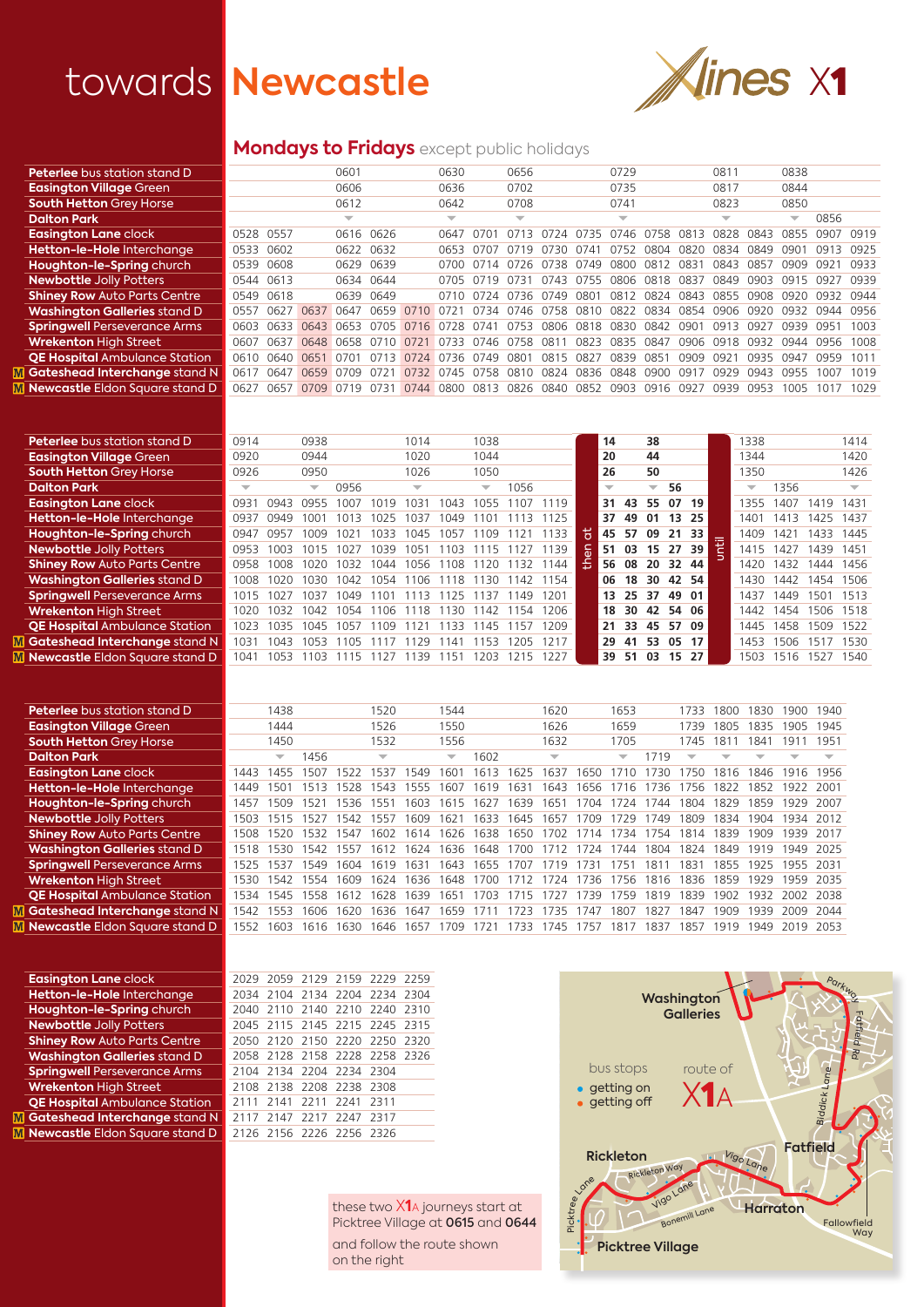$\frac{\mathbf{M}}{\mathbf{M}}$ 



## **Saturdays**

| <b>Peterlee</b> bus station stand D   |      |      |                |      | 0738      |             |                          | 0815                     |      |           | 0850                     |      | 0914                     |            |      | 0950                     |      | 1014                     |      |
|---------------------------------------|------|------|----------------|------|-----------|-------------|--------------------------|--------------------------|------|-----------|--------------------------|------|--------------------------|------------|------|--------------------------|------|--------------------------|------|
| <b>Easington Village Green</b>        |      |      |                |      | 0743      |             |                          | 0821                     |      |           | 0856                     |      | 0920                     |            |      | 0956                     |      | 1020                     |      |
| <b>South Hetton Grey Horse</b>        |      |      |                |      | 0749      |             |                          | 0827                     |      |           | 0902                     |      | 0926                     |            |      | 1002                     |      | 1026                     |      |
| <b>Dalton Park</b>                    |      |      |                |      | ⇁         |             |                          | $\overline{\phantom{a}}$ |      |           | $\overline{\phantom{a}}$ |      | $\overline{\phantom{a}}$ |            | 0944 | $\overline{\phantom{a}}$ |      | $\overline{\phantom{a}}$ |      |
| <b>Easington Lane clock</b>           |      | 0629 | 0659           |      |           | <b>0809</b> | O82                      | 0832                     | 0843 | 0855      | 0907                     | 0919 |                          | ∩ด⊿ล       | 0955 | 007                      |      | 1031                     | 1043 |
| Hetton-le-Hole Interchange            |      | 0634 | 0704           | 0730 | 0759      | 0814        | 0827                     | 0838                     | 0849 | 090.      | 0913                     | 0925 | 1143.                    | ∩949       | UU.  |                          |      | 1037                     | 1049 |
| Houghton-le-Spring church             | 0611 | 0640 | 0710           | 0737 | 0806      | 0821        |                          | 0834 0846                | 0857 | 0909      | 0d3.                     | 0933 | 0945                     | 095.       | nng  | -02                      | 1033 | 1045                     | 1057 |
| <b>Newbottle Jolly Potters</b>        | 0616 | 0645 | 0715 0742      |      | 081       | 0826        | 0839                     | 0852                     | COPO | 0915 0927 |                          | 0939 | 0951                     | 1003       | 01   | n2                       | 1039 | 1051                     | 1103 |
| <b>Shiney Row Auto Parts Centre</b>   | 0621 |      | 0650 0720 0747 |      | 0816 0831 |             | 0844 0857 0908 0920 0932 |                          |      |           |                          | 0944 | 0956                     | 1008       | 1020 | 1032                     | 1044 | 1056                     | 1108 |
| <b>Washington Galleries stand D</b>   | 0629 | 0659 | 0729           | 0756 | 0825      | 0840        | 0853                     | 0907                     | 0918 | 0930      | 0942                     | 0954 | 1006                     | 1018       | 030  | 1042                     | 1054 | 1106                     | 1118 |
| <b>Springwell Perseverance Arms</b>   | 0635 | 0705 | 0735 0803      |      | 0832 0847 |             | 0900                     | 0914 0925 0937           |      |           | 0949                     | 1001 | 1013                     | 1025       | 1037 | 1049                     |      | 1113                     | 1125 |
| <b>Wrekenton High Street</b>          | 0639 | 0709 | 0739           | 0807 | 0836      | 0851        | 0904                     | 0919                     | 0930 | 0942      | 0954                     | 1006 | 1018                     | USU.       | 042  | 054                      | 106  | 118                      | 1130 |
| <b>QE Hospital Ambulance Station</b>  | 0642 | 0712 | 0742           | 0810 | 0839      | 0854        | 0907                     | 0922                     | 0933 | 0945      | 0957                     | 1009 | 102                      | <b>U33</b> | 045  | 057                      | 109  |                          | 1133 |
| <b>Gateshead Interchange stand N</b>  | 0648 | 0718 | 0748           | 0817 | 0846      | 0901        | 0914                     | 0929                     | 0941 | 0953      | 1005                     | 101  | 1029                     | 104        | 053  | 105                      |      | 129                      | 1141 |
| <b>Newcastle Eldon Square stand D</b> | 0657 |      | 0757           | በጸን  | 0856      | 091         | 0924                     | 0939                     | 0951 | 1003      | 1015                     | 1027 | 039                      | 105        | 103  |                          |      |                          |      |
|                                       |      |      |                |      |           |             |                          |                          |      |           |                          |      |                          |            |      |                          |      |                          |      |

| <b>Peterlee</b> bus station stand D     | 1038                     |      |   |    | 14                       |     | 38                       |       |     | 538                      |      |      |      | 1641                     |           |      | 1741                     |      |                  | 1835 | 1909 |
|-----------------------------------------|--------------------------|------|---|----|--------------------------|-----|--------------------------|-------|-----|--------------------------|------|------|------|--------------------------|-----------|------|--------------------------|------|------------------|------|------|
| <b>Easington Village Green</b>          | 1044                     |      |   |    | 20                       |     | 44                       |       |     | 1544                     |      |      |      | 1647                     |           |      | 1747                     |      |                  | 1841 | 1914 |
| <b>South Hetton Grey Horse</b>          | 1050                     |      |   |    | 26                       |     | 50                       |       |     | 1550                     |      |      |      | 1653                     |           |      | 1753                     |      |                  | 1847 | 1920 |
| <b>Dalton Park</b>                      | $\overline{\phantom{a}}$ | 1056 |   |    | $\overline{\phantom{a}}$ |     | $\overline{\phantom{a}}$ | 56    |     | $\overline{\phantom{a}}$ | 1556 |      |      | $\overline{\phantom{a}}$ | 1707      |      | $\overline{\phantom{a}}$ |      |                  | ▼    |      |
| <b>Easington Lane clock</b>             | 1055                     | 1107 |   | 19 | 31                       | 43  | 55                       | 07    |     | 555                      | 607  | 619  | 638  | 658                      | 718       | 738  | 758                      | 818  | 1833             | 852  | 1925 |
| Hetton-le-Hole Interchange              | 1101                     | 1113 |   | 25 | -37                      | 49  | 01                       | 13    |     | 601                      | 613  | 625  | 644  | 704                      |           | 744  | 1804                     | 1824 | 839              | 858  | 1930 |
| Houghton-le-Spring church               | 1109                     | 1121 | Э | 33 | 45                       | -57 | 09                       | 21    | $=$ | 609                      | 1621 | 633  | 65   |                          | $/ \prec$ | 75   | 81                       | 83   | 846              | 1905 | 1937 |
| <b>Newbottle Jolly Potters</b>          | 1115                     | 1127 | 듯 | 39 | 51                       | 03  |                          | 15 27 | 붙   | 1615                     | 627  | 638  | 1656 | 1716                     | 1736      | 1756 | 1816                     | 1836 | 185 <sup>1</sup> | 1910 | 1942 |
| <b>Shiney Row Auto Parts Centre</b>     | 1120                     | 132  | 흒 | 44 | -56                      | 08  | 20                       | 32    |     | 620                      | 632  | 643  | 701  |                          | 741       | 801  | 182                      | 84   | 856              | 1915 | 1947 |
| <b>Washington Galleries stand D</b>     | 1130                     | 1142 |   |    | 54 06                    | 18  | 30                       | -42   |     | 630                      | 642  | 1651 | 709  | 1729                     | 1749      | 1809 | 1829                     | 849  | 1902             | 1923 | 1955 |
| <b>Springwell Perseverance Arms</b>     | 1137                     | 1149 |   | 01 | 13                       | 25  | 37                       | 49    |     | 637                      | 649  | 658  | 1716 | 1736                     | 756       | 1816 | 1836                     | 1856 |                  | 1930 | 2001 |
| <b>Wrekenton High Street</b>            | 142                      | 1154 |   | 06 | 18                       | 30  |                          | 42 54 |     | 642                      | 654  | 703  | 720  | 740                      | 1800      | 1820 | 1840                     | 1900 |                  | 1934 | 2005 |
| <b>QE Hospital Ambulance Station</b>    | 145                      | 1157 |   | 09 | 21                       | 33  | 45                       | -57   |     | 645                      | 657  | 706  | 723  | 743                      | 1803      | 1823 | 843                      | 1903 |                  | 1937 | 2008 |
| Gateshead Interchange stand N           | 153                      | 1205 |   | 17 | 29                       | 41  | 53                       | -05   |     | 653                      | 705  |      | 730  | 750                      | 1810      | 1830 | 1850                     | 1910 |                  | 1944 | 2015 |
| <b>M</b> Newcastle Eldon Sauare stand D | 1203                     | 1215 |   | 27 | 39                       | 51  | 03                       | 15    |     | 703                      |      |      | 740  | 1800                     | 1820      | 1840 | 900                      | 1920 |                  | 1954 | 2024 |

| <b>Easington Lane clock</b>             |      |  |                               | 1955 2029 2059 2129 2159 2229 2259 |  |
|-----------------------------------------|------|--|-------------------------------|------------------------------------|--|
| Hetton-le-Hole Interchange              | 2000 |  |                               | 2034 2104 2134 2204 2234 2304      |  |
| Houghton-le-Spring church               | 2007 |  |                               | 2040 2110 2140 2210 2240 2310      |  |
| <b>Newbottle Jolly Potters</b>          |      |  |                               | 2012 2045 2115 2145 2215 2245 2315 |  |
| <b>Shiney Row Auto Parts Centre</b>     | 2017 |  |                               | 2050 2120 2150 2220 2250 2320      |  |
| <b>Washington Galleries stand D</b>     |      |  |                               | 2025 2058 2128 2158 2228 2258 2326 |  |
| <b>Springwell Perseverance Arms</b>     |      |  | 2031 2104 2134 2204 2234 2304 |                                    |  |
| <b>Wrekenton High Street</b>            |      |  | 2035 2108 2138 2208 2238 2308 |                                    |  |
| <b>QE Hospital Ambulance Station</b>    |      |  | 2038 2111 2141 2211 2241 2311 |                                    |  |
| <b>M</b> Gateshead Interchange stand N  |      |  | 2045 2117 2147 2217 2247      | 2317                               |  |
| <b>M</b> Newcastle Eldon Sauare stand D |      |  | 2054 2126 2156 2226 2256 2326 |                                    |  |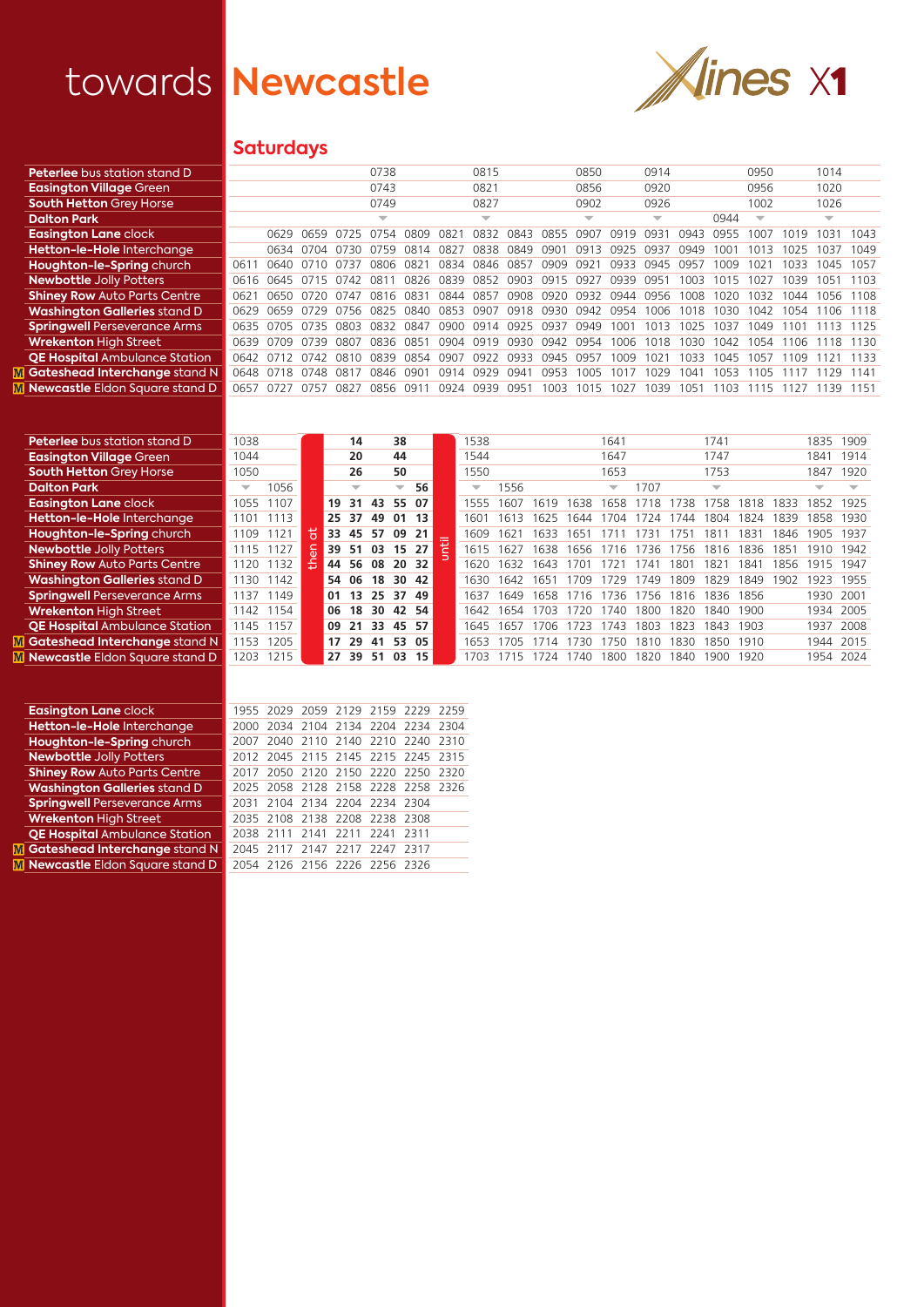

## **Sundays** & public holidays

| <b>Peterlee</b> bus station stand D     |      |      |      |      |      |           |      |      |      | 0924      |         |          |       | 24  |   | 1524 |
|-----------------------------------------|------|------|------|------|------|-----------|------|------|------|-----------|---------|----------|-------|-----|---|------|
| <b>Easington Village Green</b>          |      |      |      |      |      |           |      |      |      | 0930      |         |          |       | 30  |   | 1530 |
| <b>South Hetton Grey Horse</b>          |      |      |      |      |      |           |      |      |      | 0936      |         |          |       | 36  |   | 1536 |
| <b>Easington Lane clock</b>             |      | 0630 |      | 0730 | 0800 | 0830      | 0850 |      | 0921 | 0941      |         |          | 21    | 41  |   | 1541 |
| Hetton-le-Hole Interchange              |      | 0635 |      | 0735 | 0805 | 0835      | 0855 |      | 0927 | 0947      |         |          | 27    | 47  |   | 1547 |
| Houghton-le-Spring church               |      | 0641 |      | 0741 | 081  | 0841      | 0901 |      | 0934 | 0954      | $1 - 3$ |          | 34 54 |     |   | 1554 |
| <b>Newbottle Jolly Potters</b>          |      | 0646 |      | 0746 |      | 0816 0846 | 0906 |      |      | 0939 0959 |         |          | 39 59 |     | Ŧ | 1559 |
| <b>Shiney Row Auto Parts Centre</b>     |      | 0651 |      | 0751 | 0821 | 0851      | 0911 |      | 0944 | 1004      |         |          | 44    | 04  |   | 1604 |
| <b>Washington Galleries stand D</b>     | 0629 | 0659 | -07  | 0759 | 0829 | 0859      | 0919 | 0933 | 0953 | 1013      |         | 33       | 53    | 13  |   | 1613 |
| <b>Springwell Perseverance Arms</b>     | 0635 | 0705 | 0735 | 0805 | 0835 | 0905      | 0925 | 0940 | 1000 | 1020      |         | 40       | 00    | -20 |   | 1620 |
| <b>Wrekenton High Street</b>            | 0639 | 0709 | 0739 | 0809 | 0839 | 0909      | 0929 | 0944 | 1004 | 1024      |         | 44       | 04    | 24  |   | 1624 |
| <b>QE Hospital Ambulance Station</b>    | 0642 | 0712 | 0742 | 0812 | 0842 | 091<br>12 | 0932 | 0947 | 1007 | 1027      |         | 47       | 07    | 27  |   | 1627 |
| <b>Gateshead Interchange stand N</b>    | 0648 | 0718 | 0748 | 0818 | 0848 | 0918      | 0938 | 0955 | 1015 | 1035      |         | 55 15 35 |       |     |   | 1635 |
| <b>M</b> Newcastle Eldon Square stand D | 0657 | 0727 | 0757 | 0827 | 0857 | 0927      | 0947 | 1005 | 1025 | 1045      |         | 05       | 25    | -45 |   | 1645 |
|                                         |      |      |      |      |      |           |      |      |      |           |         |          |       |     |   |      |

| <b>Peterlee</b> bus station stand D   |      |      | 1628 |      | 1743 |      |      |      |      |                |                |       |
|---------------------------------------|------|------|------|------|------|------|------|------|------|----------------|----------------|-------|
| <b>Easington Village Green</b>        |      |      | 1634 |      | 1749 |      |      |      |      |                |                |       |
| <b>South Hetton Grey Horse</b>        |      |      | 1640 |      | 1755 |      |      |      |      |                |                |       |
| <b>Easington Lane clock</b>           |      | 1621 | '645 |      | 1800 | 1820 | 1900 | 1930 | 2000 |                | 2100 2200 2300 |       |
| Hetton-le-Hole Interchange            |      | 1627 | 650  | 1726 | 1805 | 1825 | 1905 | 1935 |      | 2005 2105 2205 |                | 2305  |
| Houghton-le-Spring church             |      | 1634 | 657  | 733  | 181  | 1831 | 1911 | 1941 | 2011 |                |                | 2311  |
| <b>Newbottle Jolly Potters</b>        |      | 1639 | 1702 | 1738 | 1816 | 1836 | 1916 | 1946 | 2016 | 2116           | -2216          | -2316 |
| <b>Shiney Row Auto Parts Centre</b>   |      | 1644 | 707  | 743  | I82. | 1841 | 1921 | 1951 | 2021 | 2121           | 2221           | 2321  |
| <b>Washington Galleries stand D</b>   | 1633 | 1653 | 1716 | 1752 | 1829 | 1847 | 1929 | 1957 | 2029 | 2129           | 2229           | -2327 |
| <b>Springwell Perseverance Arms</b>   | 1640 | 1700 | 1723 | 1759 | 1835 |      | 1935 |      |      | 2035 2135 2235 |                |       |
| <b>Wrekenton High Street</b>          | 1644 | 1704 | 1727 | 1803 | 1839 |      | 1939 |      | 2039 | 2139 2239      |                |       |
| <b>QE Hospital Ambulance Station</b>  | 1647 | 1707 | 1730 | 1806 | 1842 |      | 1942 |      | 2042 | 2142 2242      |                |       |
| Gateshead Interchange stand N         | 1655 | 1715 | 737  | 1813 | 1848 |      | 1948 |      | 2048 | 2148 2248      |                |       |
| <b>Newcastle Eldon Square stand D</b> | 1705 |      | 1747 | 1823 | 1857 |      | 1957 |      |      | 2057 2157 2257 |                |       |
|                                       |      |      |      |      |      |      |      |      |      |                |                |       |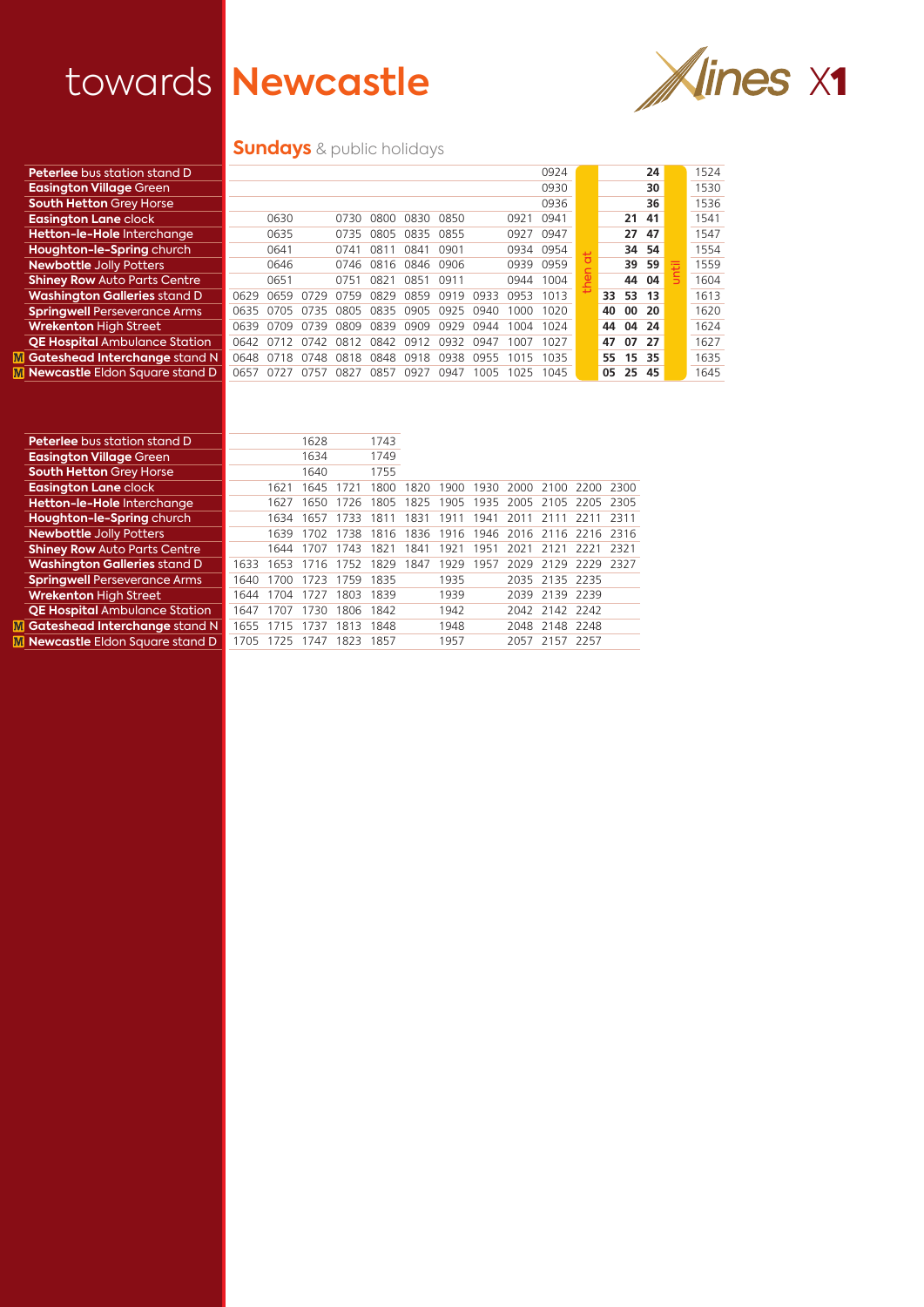## from **Newcastle**



## **Mondays to Fridays** except public holidays

| <b>M</b> Newcastle Eldon Square stand D |                          |                          |                         | 0630           |                          |                         | 0700 0715 0735 0755           |                         |           | 0811                          | 0823                    | 0835           | 0847                    | 0859                                    | 11                      | 23                      | 35<br>47  | 59    |              | 1335 |
|-----------------------------------------|--------------------------|--------------------------|-------------------------|----------------|--------------------------|-------------------------|-------------------------------|-------------------------|-----------|-------------------------------|-------------------------|----------------|-------------------------|-----------------------------------------|-------------------------|-------------------------|-----------|-------|--------------|------|
| M Gateshead Interchange stand K         |                          |                          |                         | 0639           |                          | 0709                    | 0724 0745                     |                         | 0805      | 0821                          | 0833                    | 0845           | 0857 0909               |                                         | 21                      | 33 45                   | 57        | 09    |              | 1345 |
| <b>QE Hospital Travellers Rest</b>      |                          |                          |                         | 0645           |                          | 0715                    | 0730                          |                         |           | 0752 0812 0828 0840           |                         | 0852           | 0904 0916               |                                         | 28                      | 40                      | 52<br>04  | 16    |              | 1352 |
| <b>Wrekenton High Street</b>            |                          |                          |                         | 0648           |                          |                         | 0718 0733 0757 0817 0833 0845 |                         |           |                               |                         | 0857 0909 0921 |                         |                                         | 33                      | 45                      | 57        | 09 21 |              | 1357 |
| <b>Springwell Perseverance Arms</b>     |                          |                          |                         | 0652           |                          | 0722 0737               |                               | 0801                    | 0821      | 0837 0849                     |                         | 0901           | 0913 0925               |                                         | 37                      | 49                      | 01        | 13 25 |              | 1401 |
| <b>Washington Galleries stand A</b>     | 0529                     | 0611                     |                         |                |                          |                         | 0641 0701 0716 0731 0746 0811 |                         |           | 0832 0848 0900 0912 0924 0936 |                         |                |                         |                                         | 48                      | 00                      | 12 24 36  |       |              | 1412 |
| <b>Shiney Row Wheatsheaf</b>            | 0535                     | 0617                     | 0647                    | 0707           | 0722                     |                         | 0737 0752 0817                |                         |           | 0838 0854 0906 0918           |                         |                | 0930                    | 0942                                    | <u>p</u><br>54          | 06                      | 18<br>30  | 42    |              | 1418 |
| <b>Newbottle Jolly Potters</b>          | 0539                     | 0621                     | 0651 0711               |                |                          |                         | 0726 0741 0756 0821           |                         |           | 0842 0858 0910 0922 0934 0946 |                         |                |                         |                                         | $\overline{e}$<br>58    | 10                      | 34<br>22  | 46    | <b>Until</b> | 1422 |
| Houghton-le-Spring church               | 0545                     | 0627                     | 0657                    | 0717           | 0732                     | 0747                    | 0802                          | 0827                    | 0848      | 0904 0916 0928                |                         |                | 0940                    | 0952                                    | 운<br>04                 | 16                      | 28<br>40  | 52    |              | 1428 |
| Hetton-le-Hole Interchange D            | 0551                     | 0633                     | 0703 0723               |                | 0739                     | 0754                    | 0809                          | 0834 0855               |           | 0911                          | 0923                    | 0935           | 0947 0959               |                                         | 11                      | 23                      | 35 47 59  |       |              | 1435 |
| <b>Easington Lane clock</b>             |                          | 0556 0638                |                         | 0708 0728 0745 |                          | 0800                    | 0815                          | 0840                    | 0901      | 0917                          | 0929                    | 0941           | 0953                    | 1005                                    | 17                      | 29                      | 41        | 53 05 |              | 1441 |
| <b>Dalton Park</b>                      |                          | $\overline{\mathbf{v}}$  | ÷                       |                | $\overline{\mathbf{v}}$  |                         | $\overline{\mathbf{v}}$       | ÷                       |           | $\overline{\phantom{m}}$      |                         | 0951           | $\overline{\mathbf{v}}$ |                                         | $\overline{\mathbf{v}}$ |                         | $51 -$    |       |              | 1451 |
| <b>South Hetton Grey Horse</b>          |                          |                          | 0642 0712               |                | 0749                     |                         | 0819 0844                     |                         |           | 0921                          |                         |                | 0957                    |                                         | 21                      |                         | 57        |       |              |      |
| <b>Easington Village West View</b>      |                          |                          | 0648 0718               |                | 0755                     |                         | 0825 0850                     |                         |           | 0927                          |                         |                | 1003                    |                                         | 27                      |                         | 03        |       |              |      |
| Peterlee bus station stand D            |                          |                          | 0653 0723               |                | 0801                     |                         | 0831                          | 0856                    |           | 0933                          |                         |                | 1009                    |                                         | 33                      |                         | 09        |       |              |      |
|                                         |                          |                          |                         |                |                          |                         |                               |                         |           |                               |                         |                |                         |                                         |                         |                         |           |       |              |      |
|                                         |                          |                          |                         |                |                          |                         |                               |                         |           |                               |                         |                |                         |                                         |                         |                         |           |       |              |      |
| <b>M</b> Newcastle Eldon Square stand D | 1347                     | 1359                     | 1411                    | 1423           | 1435                     |                         | 1447 1459                     | 1511                    | 1523      | 1537                          | 1552                    | 1607           | 1619                    | 1632                                    | 1644                    | 1656                    | 1708      |       |              |      |
| M Gateshead Interchange stand K         | 1357                     | 1409                     | 1421                    | 1433           | 1445                     | 1457                    | 1509                          | 1521                    | 1533      | 1547                          | 1602                    |                |                         | 1617 1629 1642                          |                         | 1654 1706               | 1718      |       |              |      |
| <b>QE Hospital Travellers Rest</b>      | 1404                     | 1416                     | 1428                    | 1440           | 1452                     |                         | 1505 1517                     | 1529                    | 1541      | 1555                          | 1610                    | 1625           |                         | 1638 1651                               |                         | 1703 1715               | 1727      |       |              |      |
| <b>Wrekenton High Street</b>            | 1409                     | 1421                     | 1433                    | 1445           | 1457                     |                         | 1510 1522                     |                         | 1534 1546 | 1600                          | 1615                    |                | 1630 1643               | 1656                                    |                         | 1708 1720               | 1732      |       |              |      |
| <b>Springwell Perseverance Arms</b>     | 1413                     | 1425                     | 1437                    | 1449           | 1501                     | 1514                    | 1526                          | 1538                    | 1550      | 1604                          | 1619                    | 1634           | 1647                    | 1700                                    |                         | 1712 1724               | 1736      |       |              |      |
| <b>Washington Galleries stand A</b>     | 1424                     | 1436                     | 1448                    | 1500           | 1512                     |                         | 1525 1537                     | 1549                    | 1601      | 1615                          | 1630                    |                |                         | 1645 1658 1715 1721                     |                         | 1735                    | 1747      |       |              |      |
| <b>Shiney Row Wheatsheaf</b>            | 1430                     | 1442                     | 1454                    | 1506           | 1518                     | 1531                    | 1543                          | 1555                    | 1607      | 1621                          | 1636                    | 1651           | 1704                    | 1721                                    |                         | 1741                    | 1753      |       |              |      |
| <b>Newbottle Jolly Potters</b>          | 1434                     | 1446                     | 1458                    | 1510           | 1522                     |                         | 1535 1547                     | 1559                    | 1611      | 1625                          | 1640                    |                |                         | 1655 1708 1725                          |                         | 1745                    | 1757      |       |              |      |
| Houghton-le-Spring church               | 1440                     | 1452                     | 1504                    | 1516           | 1528                     | 1541                    | 1553                          | 1605                    | 1617      | 1631                          | 1646                    | 1701           | 1714                    | 1731                                    |                         | 1751                    | 1803      |       |              |      |
| Hetton-le-Hole Interchange D            | 1447                     | 1501                     | 1513                    | 1525           | 1537                     | 1550                    | 1602                          |                         | 1612 1626 | 1640                          | 1653                    | 1708           | 1721                    | 1738                                    |                         | 1758                    | 1810      |       |              |      |
| <b>Easington Lane clock</b>             | 1453                     | 1507                     | 1519                    | 1531           | 1543                     | 1556                    | 1608                          | 1620                    | 1632      | 1646                          | 1659                    | 1714           | 1727                    | 1744                                    |                         | 1804                    | 1815      |       |              |      |
| <b>Dalton Park</b>                      | $\overline{\phantom{m}}$ |                          | $\overline{\mathbf{v}}$ |                | 1553                     | $\overline{\mathbf{v}}$ |                               | $\overline{\mathbf{v}}$ |           | 1656                          | $\overline{\mathbf{v}}$ |                | $\overline{\mathbf{v}}$ | 1754                                    |                         | $\overline{\mathbf{v}}$ |           |       |              |      |
| <b>South Hetton Grey Horse</b>          | 1457                     |                          | 1523                    |                |                          | 1600                    |                               | 1624                    |           |                               | 1703                    |                | 1731                    |                                         |                         | 1808                    |           |       |              |      |
| <b>Easington Village West View</b>      | 1503                     |                          | 1529                    |                |                          | 1606                    |                               | 1630                    |           |                               | 1709                    |                | 1737                    |                                         |                         | 1814                    |           |       |              |      |
| Peterlee bus station stand D            | 1509                     |                          | 1535                    |                |                          | 1612                    |                               | 1636                    |           |                               | 1715                    |                | 1743                    |                                         |                         | 1819                    |           |       |              |      |
|                                         |                          |                          |                         |                |                          |                         |                               |                         |           |                               |                         |                |                         |                                         |                         |                         |           |       |              |      |
|                                         |                          |                          |                         |                |                          |                         |                               |                         |           |                               |                         |                |                         |                                         |                         |                         |           |       |              |      |
| <b>M</b> Newcastle Eldon Square stand D | 1720                     | 1732                     | 1744                    | 1756           | 1811                     |                         | 1826 1845 1905                |                         | 1925      | 1955                          | 2025                    |                |                         | 2100 2130 2200 2230                     |                         |                         | 2300 2330 |       |              |      |
| M Gateshead Interchange stand K         | 1730                     | 1742                     |                         | 1754 1806      | 1821                     |                         | 1836 1855                     |                         | 1915 1935 |                               |                         |                |                         | 2005 2035 2109 2139 2209 2239 2309 2339 |                         |                         |           |       |              |      |
| <b>QE Hospital Travellers Rest</b>      | 1739                     | 1750                     |                         | 1802 1813      | 1828                     |                         | 1843 1902                     |                         | 1922 1942 |                               |                         |                |                         | 2012 2042 2115 2145 2215 2245 2315 2345 |                         |                         |           |       |              |      |
| <b>Wrekenton High Street</b>            | 1744                     | 1755                     | 1807                    | 1818           | 1833                     |                         | 1847 1906                     |                         | 1926 1946 |                               | 2016 2046               |                |                         | 2118 2148 2218 2248 2318 2348           |                         |                         |           |       |              |      |
| <b>Springwell Perseverance Arms</b>     | 1748                     | 1759                     |                         | 1811 1822      | 1837                     | 1851                    | 1910                          | 1930                    | 1950      | 2020                          | 2050                    |                |                         | 2122 2152 2222 2252 2322 2352           |                         |                         |           |       |              |      |
| <b>Washington Galleries stand A</b>     | 1759                     | 1810                     |                         | 1820 1830      | 1847                     | 1901                    | 1920                          | 1939                    | 1959      | 2029                          |                         |                |                         | 2059 2130 2200 2230 2300 2330 2358      |                         |                         |           |       |              |      |
| <b>Shiney Row Wheatsheaf</b>            | 1805                     | 1816                     |                         | 1836           | 1853                     |                         | 1907 1926                     | 1945                    | 2005      | 2035                          | 2105                    |                |                         | 2136 2206 2236 2306 2336                |                         |                         |           |       |              |      |
| <b>Newbottle Jolly Potters</b>          | 1809                     | 1820                     |                         | 1840           | 1857                     | 1911                    | 1930                          | 1949                    | 2009      |                               |                         |                |                         | 2039 2109 2140 2210 2240 2310 2340      |                         |                         |           |       |              |      |
| Houghton-le-Spring church               | 1815                     | 1826                     |                         | 1846           | 1903                     | 1917                    | 1936                          | 1955                    | 2015      | 2045                          | 2115                    |                |                         | 2146 2216 2246 2316 2346                |                         |                         |           |       |              |      |
| Hetton-le-Hole Interchange D            | 1822                     | 1833                     |                         | 1853           | 1910                     |                         | 1924 1943 2001                |                         | 2021      | 2051                          | 2121                    |                |                         | 2152 2222 2252 2322 2352                |                         |                         |           |       |              |      |
| <b>Easington Lane clock</b>             | 1827                     | 1838                     |                         | 1858           | 1915                     |                         | 1929 1948                     | 2006                    | 2026      |                               | 2056 2126               |                |                         | 2157 2227 2257                          | 2327                    | 2357                    |           |       |              |      |
| <b>Dalton Park</b>                      |                          | $\overline{\phantom{m}}$ |                         |                | $\overline{\phantom{m}}$ |                         |                               | $\overline{\mathbf{v}}$ |           |                               |                         |                |                         |                                         | $\overline{\mathbf{v}}$ |                         |           |       |              |      |
| <b>South Hetton Grey Horse</b>          |                          | 1842                     |                         |                | 1919                     |                         |                               | 2010                    |           |                               |                         |                |                         |                                         | 2331                    |                         |           |       |              |      |
| <b>Easington Village West View</b>      |                          | 1848                     |                         |                | 1925                     |                         |                               | 2016                    |           |                               |                         |                |                         |                                         | 2337                    |                         |           |       |              |      |
| Peterlee bus station stand D            |                          | 1853                     |                         |                | 1930                     |                         |                               | 2021                    |           |                               |                         |                |                         |                                         | 2342                    |                         |           |       |              |      |
|                                         |                          |                          |                         |                |                          |                         |                               |                         |           |                               |                         |                |                         |                                         |                         |                         |           |       |              |      |

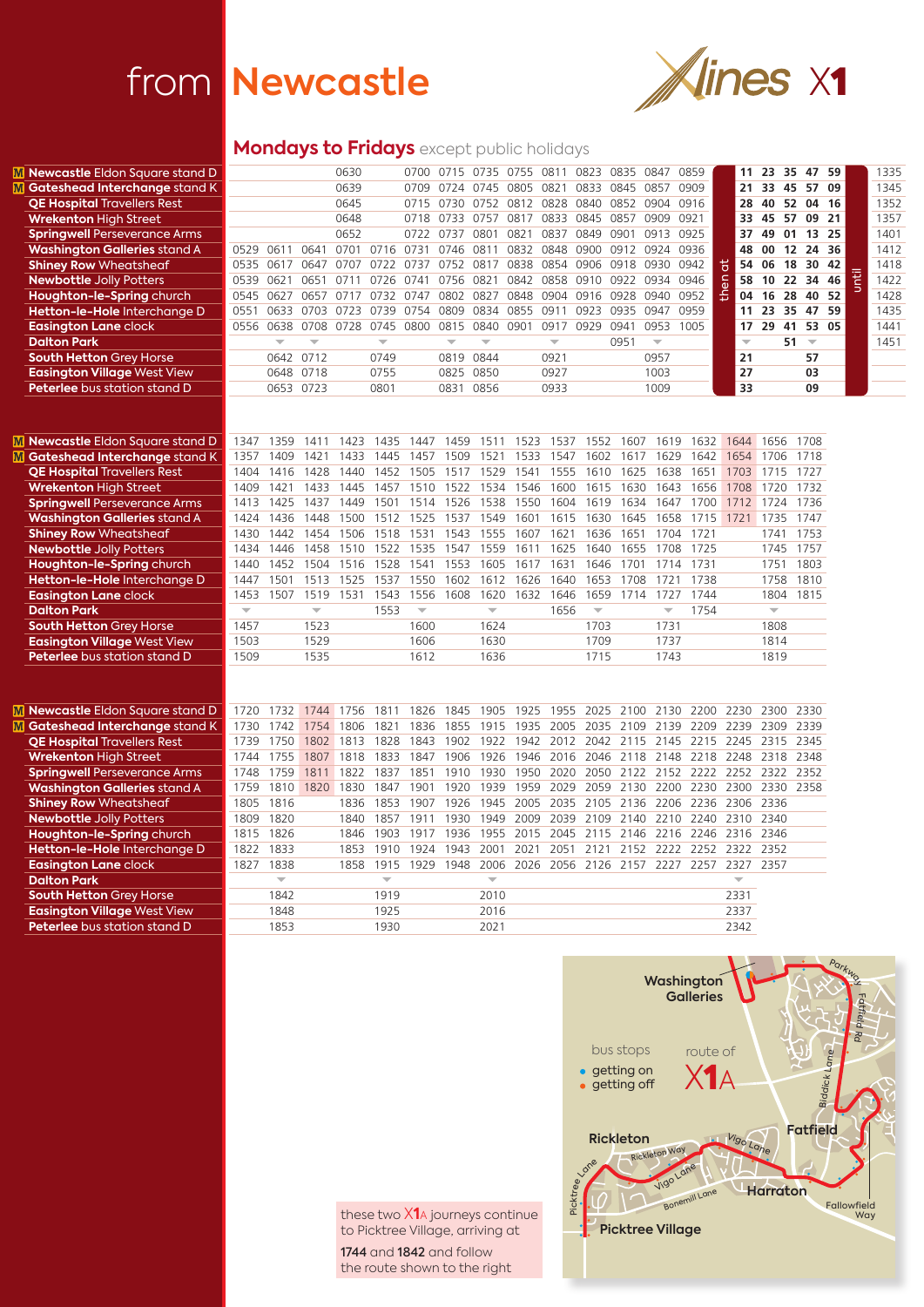

## **Saturdays**

| M Newcastle Eldon Square stand D    |                          |      | 0700                     |    | 0730                           | 0800                     | 0830                     |           |                          | 0859                     |                          | 0923                     | 0935 | 0947                     | 0959                     | 1011                     | 1023                     | 1035 | 1047                     |
|-------------------------------------|--------------------------|------|--------------------------|----|--------------------------------|--------------------------|--------------------------|-----------|--------------------------|--------------------------|--------------------------|--------------------------|------|--------------------------|--------------------------|--------------------------|--------------------------|------|--------------------------|
| M Gateshead Interchange stand K     |                          |      | 0709                     |    | 0739                           | 0809                     | 0839                     |           |                          | 0909                     |                          | 0933                     | 0945 | 0957                     | 1009                     | 1021                     | 1033                     | 1045 | 1057                     |
| <b>QE Hospital Travellers Rest</b>  |                          |      | 0716                     |    | 0746                           | 0816                     | 0846                     |           |                          | 0916                     |                          | 0940                     | 0952 | 1004                     | 1016                     | 1028                     | 1040                     | 1052 | 1104                     |
| <b>Wrekenton High Street</b>        |                          |      | 0718                     |    | 0748                           | 0818                     | 0848                     |           |                          | 0921                     |                          | 0945                     | 0957 | 1009                     | 1021                     | 1033                     | 1045                     | 1057 | 1109                     |
| <b>Springwell Perseverance Arms</b> |                          |      | 0722                     |    | 0752                           | 0822                     | 0852                     |           |                          | 0925                     |                          | 0949                     | 1001 | 1013                     | 1025                     | 1037                     | 1049                     | 1101 | 1113                     |
| <b>Washington Galleries stand A</b> | 0633                     | 0659 | 0729                     |    | 0759                           | 0829                     | 0859                     |           | 0924                     | 0936                     | 0948                     | 1000                     | 1012 | 1024                     | 1036                     | 1048                     | 1100                     | 1112 | 1124                     |
| <b>Shiney Row Wheatsheaf</b>        | 0638                     | 0704 | 0734                     |    | 0804                           | 0835                     | 0905                     |           | 0930                     | 0942                     | 0954                     | 1006                     | 1018 | 1030                     | 1042                     | 1054                     | 1106                     | 1118 | 1130                     |
| <b>Newbottle Jolly Potters</b>      | 0642                     | 0708 | 0738                     |    | 0808                           | 0839                     | 0909                     |           | 0934                     | 0946                     | 0958                     | 1010                     | 1022 | 1034                     | 1046                     | 1058                     | 1110                     | 1122 | 1134                     |
| Houghton-le-Spring church           | 0647                     | 0713 | 0743                     |    | 0813                           | 0845                     |                          | 0915      | 0940                     | 0952                     | 1004                     | 1016                     | 1028 | 1040                     | 1052                     | 1104                     | 1116                     | 1128 | 1140                     |
| Hetton-le-Hole Interchange D        | 0653                     | 0719 | 0749                     |    | 0819                           | 0851                     | 0921                     |           | 0947                     | 0959                     | 1011                     | 1023                     | 1035 | 1047                     | 1059                     | 1111                     | 1123                     | 1135 | 1147                     |
| <b>Easington Lane clock</b>         | 0658                     | 0724 | 0754                     |    | 0824 0856                      |                          | 0926                     |           | 0953                     | 1005                     | 1017                     | 1029                     | 1041 | 1053                     | 1105                     | 1117                     | 1129                     | 1141 | 1153                     |
| <b>Dalton Park</b>                  |                          |      | ÷                        |    | ÷                              | $\overline{\phantom{a}}$ | $\overline{\phantom{a}}$ |           | $\overline{\phantom{a}}$ |                          | $\overline{\phantom{a}}$ |                          | 1051 | $\overline{\phantom{m}}$ |                          | $\overline{\phantom{a}}$ |                          | 1151 | $\overline{\phantom{m}}$ |
| <b>South Hetton Grey Horse</b>      |                          |      | 0758                     |    | 0828                           | 0900                     | 0930                     |           | 0957                     |                          | 1021                     |                          |      | 1057                     |                          | 1121                     |                          |      | 1157                     |
| <b>Easington Village West View</b>  |                          |      | 0804                     |    | 0834                           | 0906                     | 0936                     |           | 1003                     |                          | 1027                     |                          |      | 1103                     |                          | 1127                     |                          |      | 1203                     |
| Peterlee bus station stand D        |                          |      | 0809                     |    | 0839 0911                      |                          | 0941                     |           | 1009                     |                          | 1033                     |                          |      | 1109                     |                          | 1133                     |                          |      | 1209                     |
|                                     |                          |      |                          |    |                                |                          |                          |           |                          |                          |                          |                          |      |                          |                          |                          |                          |      |                          |
|                                     |                          |      |                          |    |                                |                          |                          |           |                          |                          |                          |                          |      |                          |                          |                          |                          |      |                          |
| M Newcastle Eldon Square stand D    | 1059                     |      | 11                       | 23 | 35<br>47                       | 59                       |                          | 1535      |                          | 1547                     | 1559                     | 1611                     | 1623 | 1635                     | 1647                     | 1659                     | 1711                     | 1723 | 1735                     |
| M Gateshead Interchange stand K     | 1109                     |      | 21                       | 33 | 57<br>45                       | 09                       |                          | 1545      |                          | 1557                     | 1609                     | 1621                     | 1633 | 1645                     | 1657                     | 1709                     | 1721                     | 1733 | 1745                     |
| <b>QE Hospital Travellers Rest</b>  | 1116                     |      | 28                       | 40 | 52<br>04                       | 16                       |                          | 1552      |                          | 1604                     | 1616                     | 1628                     | 1640 | 1652                     | 1704                     | 1716                     | 1728                     | 1740 | 1752                     |
| <b>Wrekenton High Street</b>        | 1121                     |      | 33                       | 45 | 57<br>09                       | 21                       |                          | 1557      |                          | 1609                     | 1621                     | 1633                     | 1645 | 1657                     | 1709                     | 1721                     | 1732                     | 1744 | 1757                     |
| <b>Springwell Perseverance Arms</b> | 1125                     |      | 37                       | 49 | 01<br>13                       | 25                       |                          | 1601      |                          | 1613                     | 1625                     | 1637                     | 1649 | 1701                     | 1713                     | 1725                     | 1736                     | 1748 | 1801                     |
| <b>Washington Galleries stand A</b> | 1136                     |      | 48                       | 00 | 12<br>24                       | 36                       |                          | 1612      |                          | 1624                     | 1636                     | 1648                     | 1700 | 1712                     | 1724                     | 1736                     | 1746                     | 1758 | 1812                     |
| <b>Shiney Row Wheatsheaf</b>        | 1142                     | 5    | 54                       | 06 | 18<br>30                       | 42                       |                          | 1618      |                          | 1630                     | 1642                     | 1654                     | 1706 | 1718                     | 1730                     | 1742                     | 1752                     | 1804 | 1818                     |
| <b>Newbottle Jolly Potters</b>      | 1146                     |      | 58                       | 10 | 22<br>34                       | 46                       | until                    | 1622      |                          | 1634                     | 1646                     | 1658                     | 1710 | 1722                     | 1734                     | 1746                     | 1756                     | 1808 | 1822                     |
| Houghton-le-Spring church           | 1152                     | then | 04                       | 16 | 28<br>40                       | 52                       |                          | 1628      |                          | 1640                     | 1652                     | 1704                     | 1716 | 1728                     | 1740                     | 1752                     | 1802                     | 1814 | 1828                     |
| Hetton-le-Hole Interchange D        | 1159                     |      | 11                       | 23 | 35<br>47                       | 59                       |                          | 1635      |                          | 1647                     | 1659                     | 1711                     | 1723 | 1735                     | 1747                     | 1759                     | 1809                     | 1821 | 1835                     |
| <b>Easington Lane clock</b>         | 1205                     |      | 17                       | 29 | 41<br>53                       | 05                       |                          | 1641      |                          | 1653                     | 1705                     | 1717                     | 1729 | 1741                     | 1753                     | 1805                     | 1815                     | 1827 | 1841                     |
| <b>Dalton Park</b>                  |                          |      | $\overline{\phantom{a}}$ |    | 51<br>$\overline{\phantom{m}}$ |                          |                          | 1651      |                          | $\overline{\phantom{a}}$ |                          | $\overline{\phantom{a}}$ |      |                          | $\overline{\phantom{a}}$ |                          | $\overline{\phantom{a}}$ |      |                          |
| <b>South Hetton Grey Horse</b>      |                          |      | 21                       |    | 57                             |                          |                          |           |                          | 1657                     |                          | 1721                     |      |                          | 1757                     |                          | 1819                     |      |                          |
| <b>Easington Village West View</b>  |                          |      | 27                       |    | 03                             |                          |                          |           |                          | 1703                     |                          | 1727                     |      |                          | 1803                     |                          | 1825                     |      |                          |
| <b>Peterlee</b> bus station stand D |                          |      | 33                       |    | 09                             |                          |                          |           |                          | 1709                     |                          | 1733                     |      |                          | 1808                     |                          | 1830                     |      |                          |
|                                     |                          |      |                          |    |                                |                          |                          |           |                          |                          |                          |                          |      |                          |                          |                          |                          |      |                          |
|                                     |                          |      |                          |    |                                |                          |                          |           |                          |                          |                          |                          |      |                          |                          |                          |                          |      |                          |
|                                     |                          |      |                          |    |                                |                          |                          |           |                          |                          |                          |                          |      |                          |                          |                          |                          |      |                          |
| M Newcastle Eldon Square stand D    | 1747                     | 1805 | 1825                     |    | 1845                           | 1905                     | 1925                     |           | 1955                     | 2030                     | 2100                     | 2130                     | 2200 | 2230                     | 2300                     | 2330                     |                          |      |                          |
| M Gateshead Interchange stand K     | 1757                     | 1815 | 1835                     |    | 1855                           | 1915                     | 1935                     |           | 2005                     | 2039                     | 2109                     | 2139                     | 2209 | 2239                     | 2309                     | 2339                     |                          |      |                          |
| <b>QE Hospital Travellers Rest</b>  | 1804                     | 1822 | 1842                     |    | 1901                           | 1921                     | 1941                     |           | 2011                     | 2045                     | 2115                     | 2145                     | 2215 | 2245                     | 2315                     | 2345                     |                          |      |                          |
| <b>Wrekenton High Street</b>        | 1808                     | 1826 | 1846                     |    | 1904                           | 1924                     |                          | 1944      | 2014                     | 2048                     | 2118                     | 2148                     |      | 2218 2248                |                          | 2318 2348                |                          |      |                          |
| <b>Springwell Perseverance Arms</b> | 1812                     | 1830 | 1850                     |    | 1908                           | 1928                     |                          | 1948      | 2018                     | 2052                     |                          | 2122 2152                |      | 2222 2252                |                          | 2322 2352                |                          |      |                          |
| <b>Washington Galleries stand A</b> | 1822                     | 1840 | 1857                     |    | 1917                           | 1937                     |                          | 1957 2027 |                          | 2100                     | 2130                     | 2200                     |      | 2230 2300                |                          | 2330 2358                |                          |      |                          |
| <b>Shiney Row Wheatsheaf</b>        | 1828                     | 1846 |                          |    | 1923                           | 1943                     |                          | 2003      | 2033                     | 2106                     | 2136                     | 2206                     |      | 2236 2306                | 2336                     |                          |                          |      |                          |
| <b>Newbottle Jolly Potters</b>      | 1832                     | 1850 |                          |    | 1927                           | 1947                     |                          | 2007 2037 |                          | 2110                     | 2140                     | 2210                     |      | 2240 2310                | 2340                     |                          |                          |      |                          |
| Houghton-le-Spring church           | 1838                     | 1856 |                          |    | 1933                           | 1953                     |                          | 2013      | 2043                     | 2116                     | 2146                     | 2216                     |      | 2246 2316                | 2346                     |                          |                          |      |                          |
| Hetton-le-Hole Interchange D        | 1845                     | 1903 |                          |    | 1939                           | 1959                     |                          | 2019      | 2049                     | 2122                     | 2152                     | 2222                     |      | 2252 2322                | 2352                     |                          |                          |      |                          |
| <b>Easington Lane clock</b>         | 1851                     | 1909 |                          |    | 1945                           | 2005                     |                          |           |                          |                          |                          | 2025 2055 2127 2157 2227 | 2257 | 2327                     | 2357                     |                          |                          |      |                          |
| <b>Dalton Park</b>                  | $\overline{\phantom{m}}$ |      |                          |    |                                | $\overline{\phantom{m}}$ |                          |           |                          |                          |                          |                          |      | $\overline{\phantom{m}}$ |                          |                          |                          |      |                          |
| <b>South Hetton Grey Horse</b>      | 1855                     |      |                          |    |                                | 2009                     |                          |           |                          |                          |                          |                          |      | 2331                     |                          |                          |                          |      |                          |
| <b>Easington Village West View</b>  | 1901                     |      |                          |    |                                | 2015                     |                          |           |                          |                          |                          |                          |      | 2337                     |                          |                          |                          |      |                          |
| Peterlee bus station stand D        | 1906                     |      |                          |    |                                | 2020                     |                          |           |                          |                          |                          |                          |      | 2342                     |                          |                          |                          |      |                          |